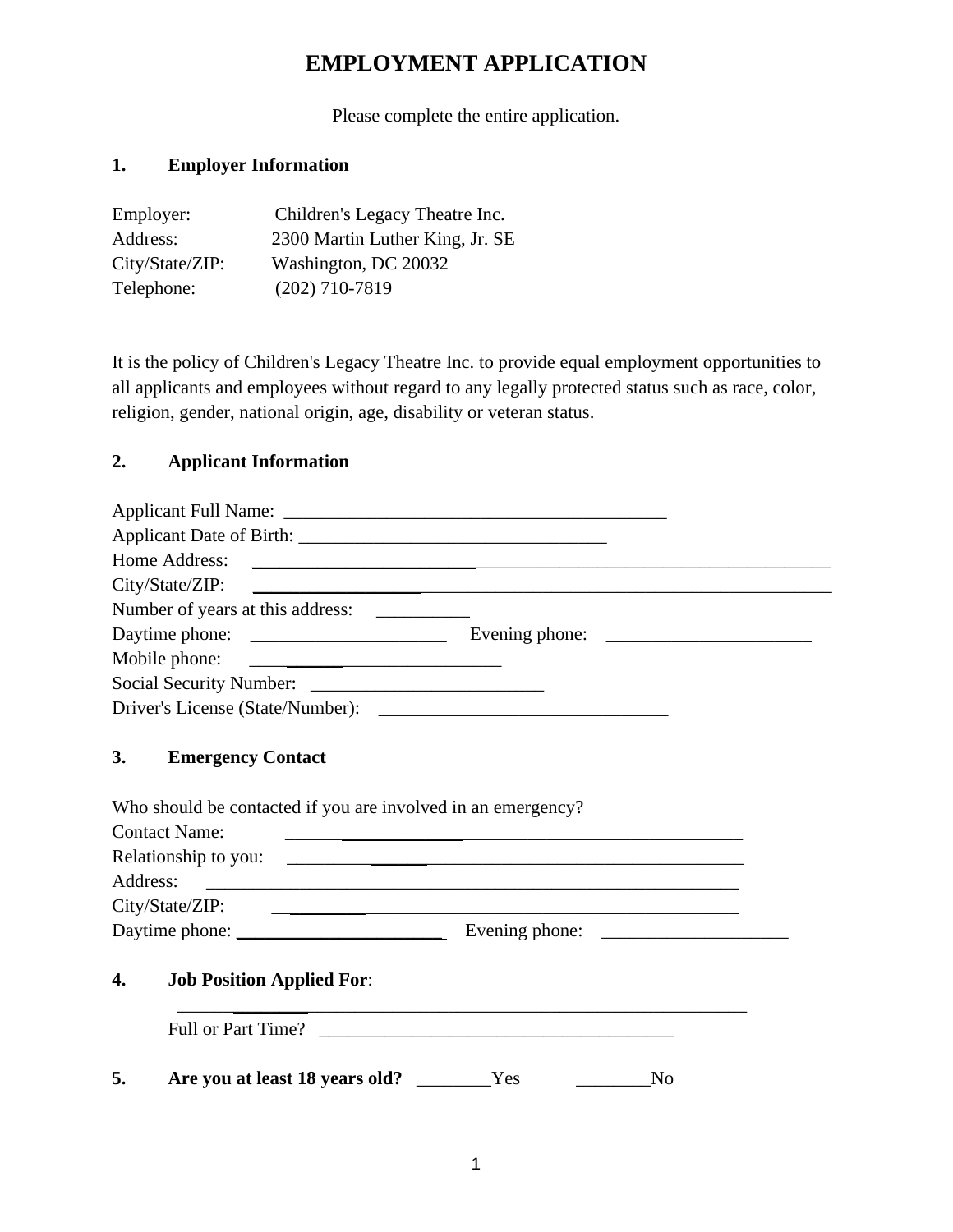**6. If hired, are you able to submit proof that you are legally eligible for** employment in the United States? \_\_\_\_\_Yes \_\_\_\_\_\_\_\_\_\_\_No

| Have you ever been convicted of a felony or misdemeanor? |                         |            |         |
|----------------------------------------------------------|-------------------------|------------|---------|
|                                                          | Yes, I was convicted of |            | on      |
|                                                          | $(data)$ in             | $(city)$ . | (state) |

 $\overline{\phantom{a}}$ No

# **THE EXISTENCE OF A CRIMINAL RECORD DOES NOT CONSTITUTE AN AUTOMATIC BAR TO EMPLOYMENT UNLESS RELEVANT TO THE TYPE OF EMPLOYMENT.**

#### **8. Applicant's Skills**

List any skills useful to the job for which you are applying. Enter the number of years of experience, and circle the number which corresponds to your skill level. (One represents low ability, while five represents exceptional ability.)

|       |                     | Ability |
|-------|---------------------|---------|
|       |                     | or      |
| Skill | Years of Experience | Rating  |
|       |                     | 12345   |
|       |                     | 12345   |

## **9. Applicant Employment History**

List your current or most recent employment first. Please list all jobs (including self-employment and military service) which you have held, beginning with the most recent, and list and explain any gaps in employment. If additional space is needed, continue on the back page of this application.

| <b>Employer Name:</b>   |                                   |
|-------------------------|-----------------------------------|
| <b>Supervisor Name:</b> |                                   |
| Address:                |                                   |
| City/State/ZIP:         |                                   |
| <b>Job Duties:</b>      |                                   |
| Reason for Leaving:     |                                   |
|                         | Dates of Employment (Month/Year): |
| <b>Employer Name:</b>   |                                   |
| <b>Supervisor Name:</b> |                                   |
| Address:                |                                   |
| City/State/ZIP:         |                                   |
|                         |                                   |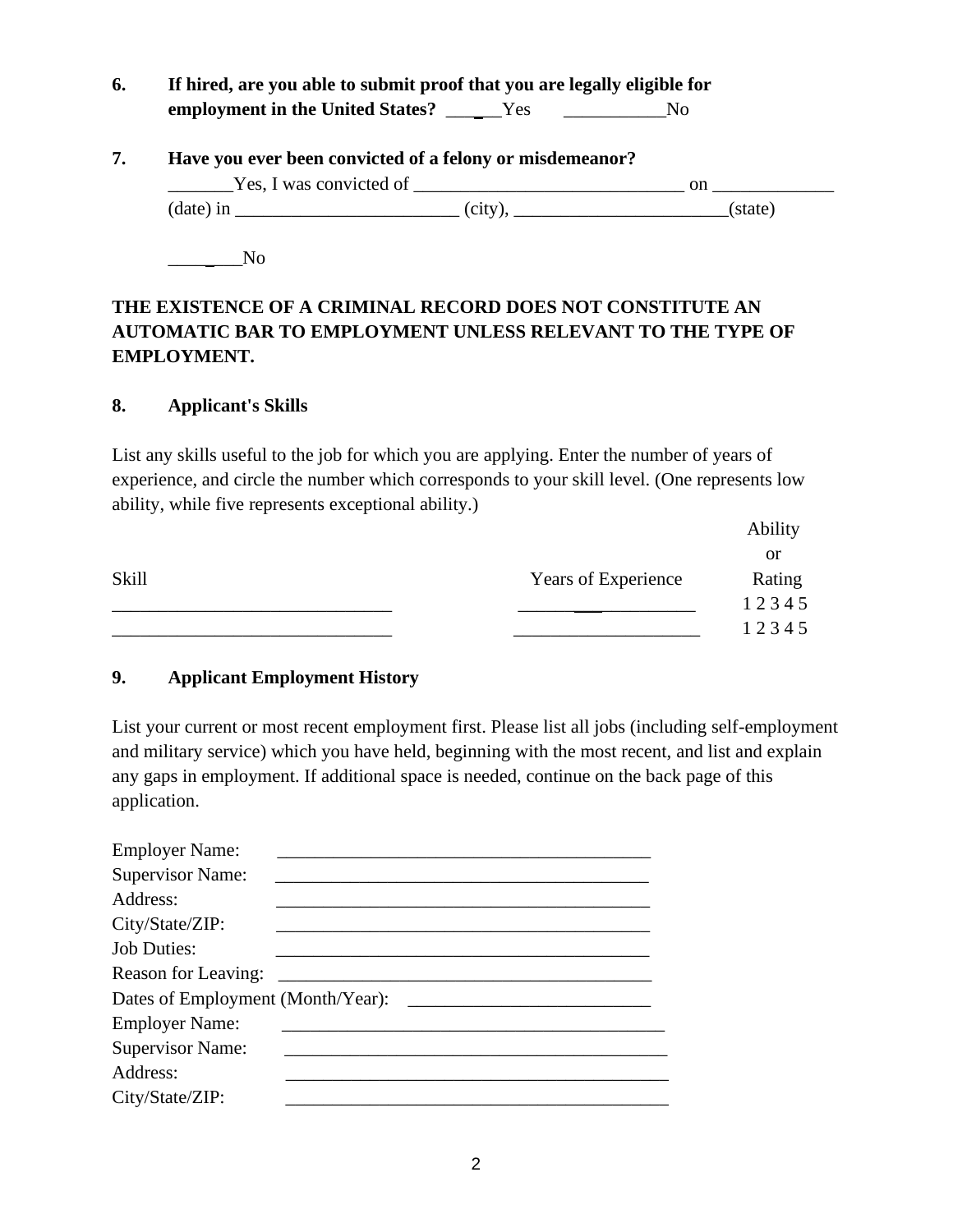| <b>Job Duties:</b>      |  |
|-------------------------|--|
| Reason for Leaving:     |  |
|                         |  |
|                         |  |
| <b>Employer Name:</b>   |  |
| <b>Supervisor Name:</b> |  |
| Address:                |  |
| City/State/ZIP:         |  |
| <b>Job Duties:</b>      |  |
| Reason for Leaving:     |  |
|                         |  |

\_\_\_\_\_\_\_\_\_\_\_\_\_\_\_\_\_\_\_\_\_\_\_\_\_\_\_\_\_\_\_\_\_\_\_\_\_\_\_\_\_\_\_\_\_\_\_\_\_\_\_\_\_\_\_\_\_\_\_

#### **10. Applicant's Education and Training**

College/University Name and Address

| High School/GED Name and Address                                                                      |  |  |  |  |
|-------------------------------------------------------------------------------------------------------|--|--|--|--|
| Did you receive a degree? ________Yes ________No<br>Other Training (graduate, technical, vocational): |  |  |  |  |
|                                                                                                       |  |  |  |  |

Please indicate any current professional licenses or certifications that you hold:

\_\_\_\_\_\_\_\_\_\_\_\_\_\_\_\_\_\_\_\_\_\_\_\_\_\_\_\_\_\_\_\_\_\_\_\_\_\_\_\_\_\_\_\_\_\_\_\_\_\_\_\_\_\_\_\_\_\_\_\_

Awards, Honors, Special Achievements:

Military Service: \_\_\_\_\_\_ Yes \_\_\_\_\_\_ No Branch: \_\_\_\_\_\_\_\_\_\_\_\_\_\_\_\_\_\_\_\_\_\_\_\_\_\_\_\_\_\_\_\_\_\_\_\_\_\_\_\_\_ Specialized Training: \_\_\_\_\_\_\_\_\_\_\_\_\_\_\_\_\_\_\_\_\_\_\_\_\_\_\_\_\_\_\_\_\_\_\_\_\_\_\_\_\_

\_\_\_\_\_\_\_\_\_\_\_\_\_\_\_\_\_\_\_\_\_\_\_\_\_\_\_\_\_\_\_\_\_\_\_\_\_\_\_\_\_\_\_\_\_\_\_\_\_\_\_\_\_\_\_\_\_\_\_\_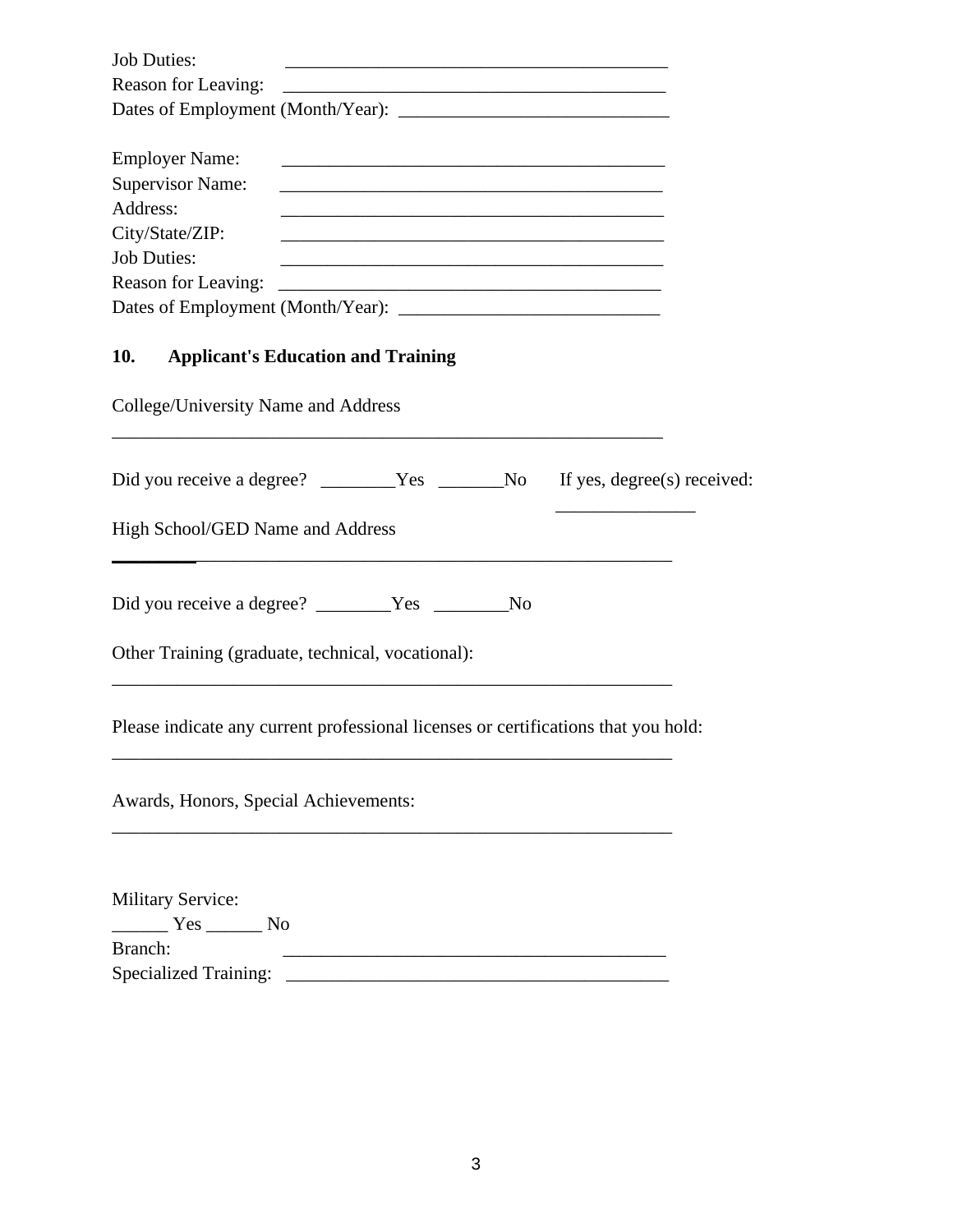Please provide any other information that you believe should be considered, 11. including whether you are bound by any agreement with any current employer: